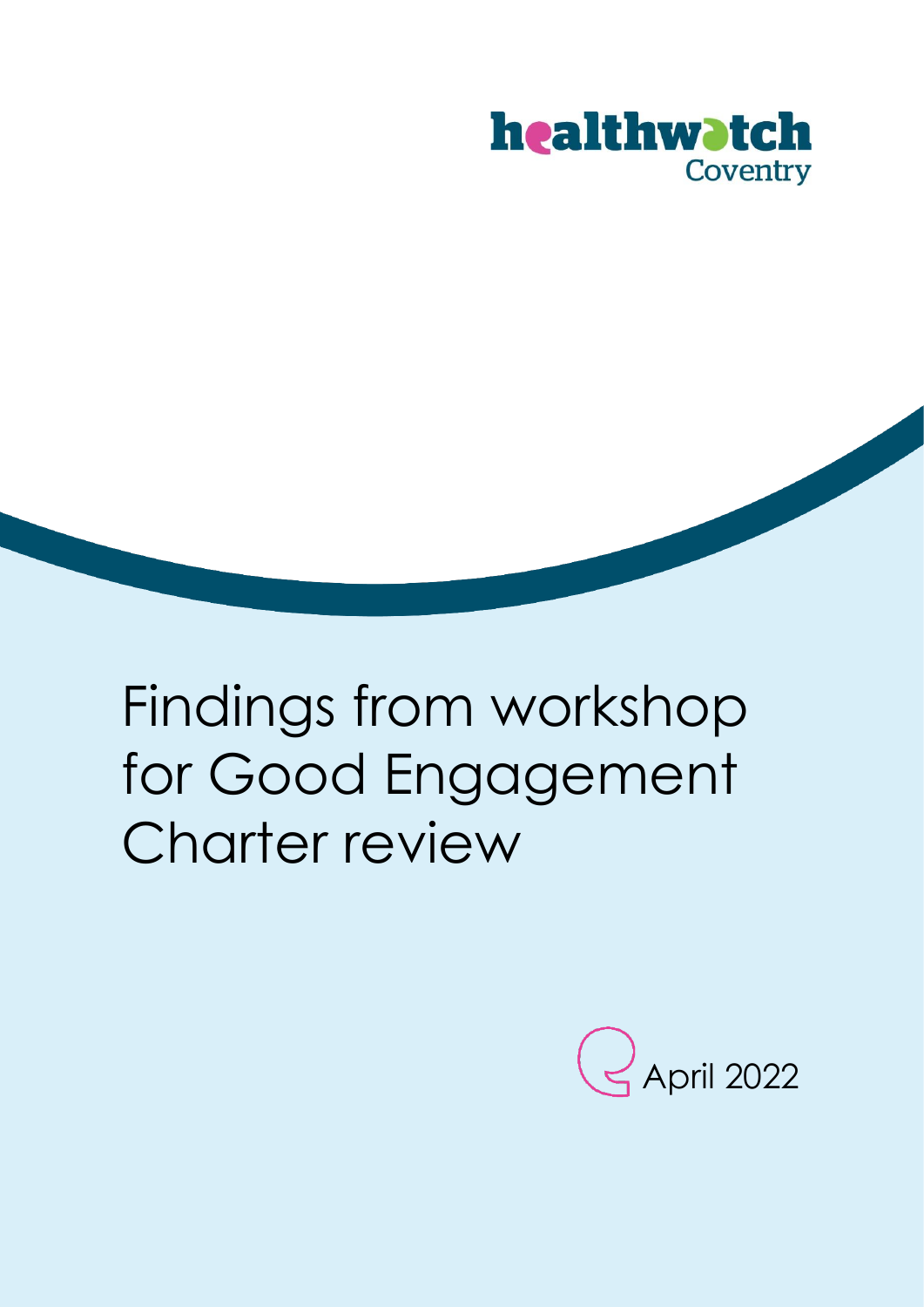# **Introduction**

## **Role of Healthwatch**

Healthwatch is the independent champion for NHS and care services with the role of understanding local peoples' experiences of NHS and care and representing their interests and feedback to those who run and plan services. We also promote good practice in patient and public engagement and involvement.

### **What is the Good Engagement Charter?**

[The Good Engagement Charter](https://www.healthwatchcoventry.co.uk/report/2013-12-10/good-engagement-charter) was published in 2013 by Healthwatch Coventry and Healthwatch Warwickshire after we spoke to local people. It sets out nine principles for good practice in talking with and involving local people in health and care.

The Charter is to guide engagement approaches and work. It is aimed at local NHS and other organisations that work to gather feedback from involve people in how services are set up, delivered or reviewed.

## **Aims of this piece of work**

We are undertaking a piece of work to review and update the Charter because

- It was produced some time ago
- There is a reorganisation taking place to create Integrated Care Systems covering the NHS and involving social care – this means a change to ways of working and decision making about services
- There is a new drive to working with people and communities

# **Our method**

Our review of the Charter is in three phases. We have completed phase one, which was to hold a discussion workshop with practitioners from different local NHS organisations and the local council. A summary of this workshop is in the appendices.

Phase two will be to go out for wider input and phase three will be an event.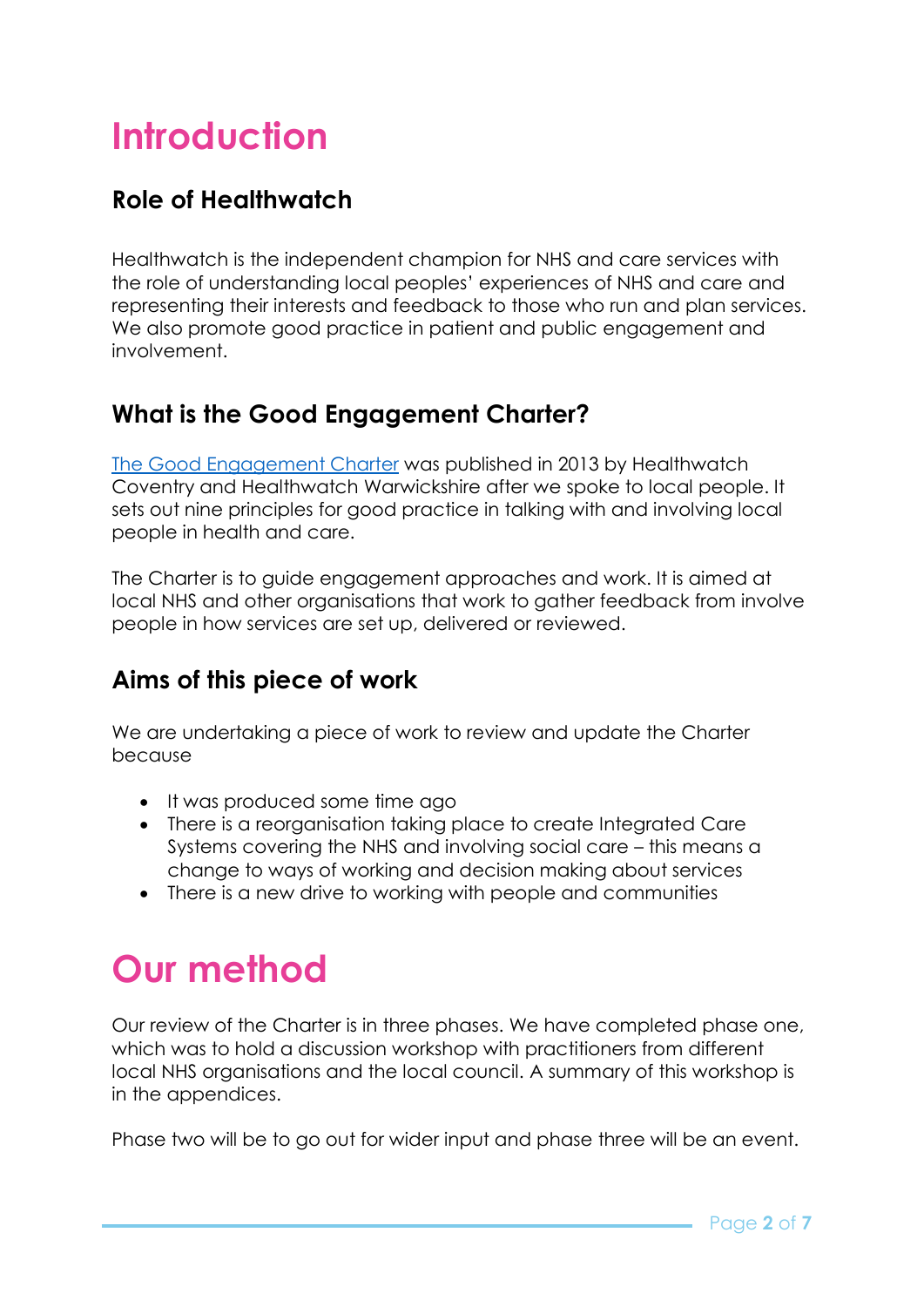# **Key messages**

The discussion about current approaches to engagement and involvement highlighted three important issues to be addressed in the new ways of working. These are barriers to effective involvement for people and communities.

These should be addressed within relevant strategies, terms of reference and approaches of the Integrated Care System for Coventry and Warwickshire:

- **1. Fragmentation of approach which also leads to duplication of effort and impacts on effectiveness of engagement:**
	- multiple requests from different parts of the NHS to talk to community members
	- lack of co-ordination across organisations and also within them (where responsibility and lines of accountability can be split or not clear)
	- no sharing of what is already known/found from local people
	- no organisational memory people in organisations keep changing
	- decision-makers need to come together to agree a coordinated approach.
- **2. Engagement activity not always seen as sufficiently important – those with an engagement role can get pulled into doing other things or do not get the support they need:**
	- Feeling that it is 'only coms and engagement'
	- Need for budget, resource (dedicated time) and skills to support engagement
- **3. Commitment to listening and acting not always there. Not clear what can be influenced and not thought through in terms of why people would want to take part. Means people are jaded and see activity as tick box or as taking not giving:**
	- sharing power necessary for effective co-production
	- orgs need to take more responsibility for going back to people and saying what done or what used for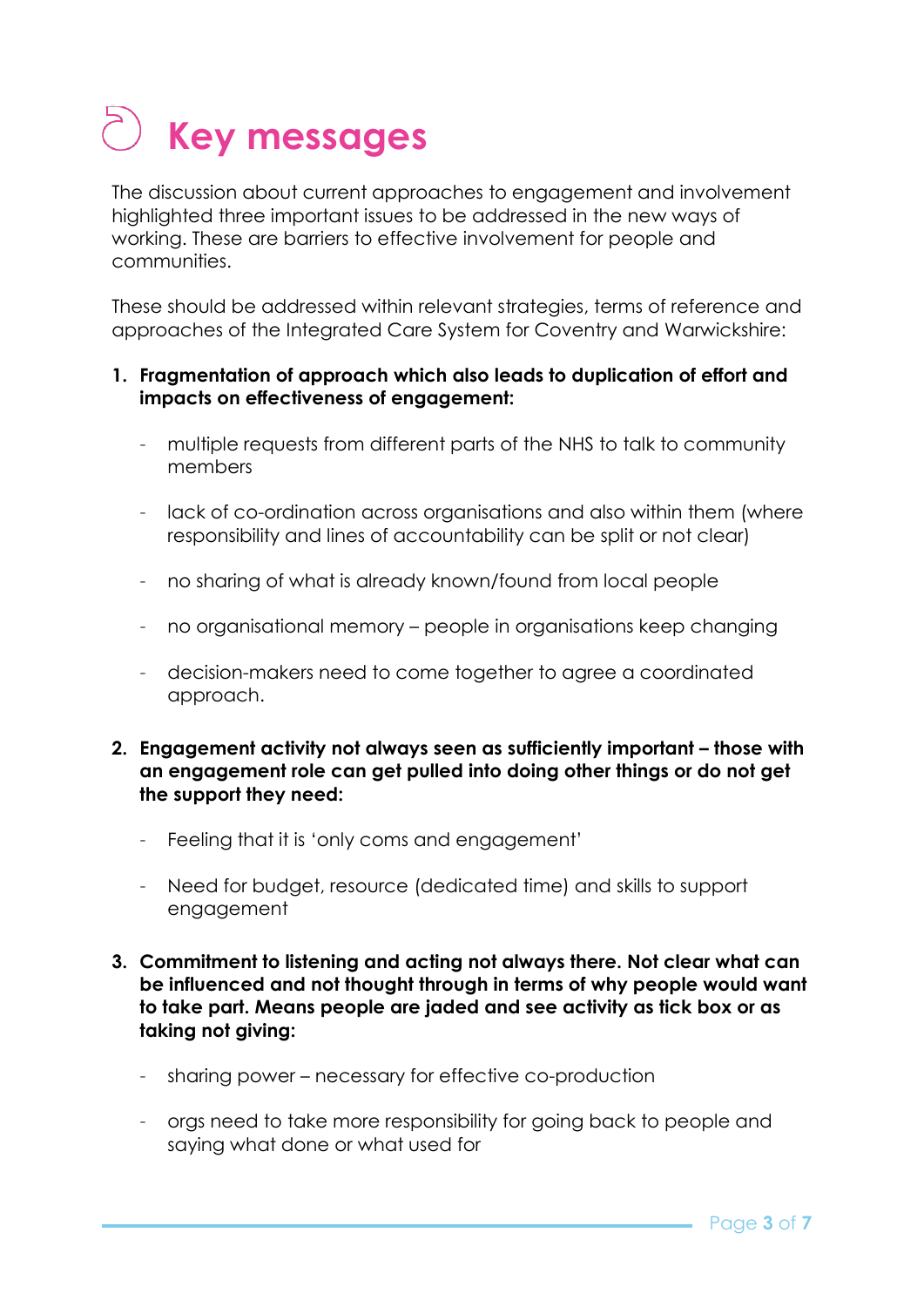### **Co-design workshop organised by Healthwatch Coventry 30 March 2022**

#### **In attendance**

External facilitator Service Manager Community Resilience and Engagement, Coventry City Council Acting Assistant Director of Communications, CWPT Head of Communication and Engagement, GP Alliance Strategic Relationships Networks Lead, UHCW/Coventry Place Engagement & Volunteer Co-ordinator for Mental Health, CWPT Healthwatch Coventry Chief Officer Patient Insight and Involvement Manager, UHCW

#### **Apologies**

Communications and Engagement Manager – Mental Health Directorate, CWPT Communications and Involvement Manager, CWCCG

| 10.00 | Welcome, introductions                                                                                                                                        |  |  |
|-------|---------------------------------------------------------------------------------------------------------------------------------------------------------------|--|--|
| 10.05 | Purpose and context: Integrated care systems, communities and Healthwatch                                                                                     |  |  |
| 10.15 | How is engagement is changing at the moment – what does it feel like now with the move to the ICS, etc?<br>What are the positives? What are the challenges?   |  |  |
| 10.45 | How well are the differences between communication, engagement and involvement understood and<br>being put into practice by our colleagues and organisations? |  |  |
| 11.15 | <b>Break</b>                                                                                                                                                  |  |  |
| 11.30 | How well do the Charter principles from 2013 translate to today and work at both place and system level?<br>What would you change?                            |  |  |
| 12.00 | What would we need to include alongside the updated Charter to make it feel like it belongs to the wider<br>ICS? What place should it have in the ICS?        |  |  |
| 12.30 | Final reflections and next steps                                                                                                                              |  |  |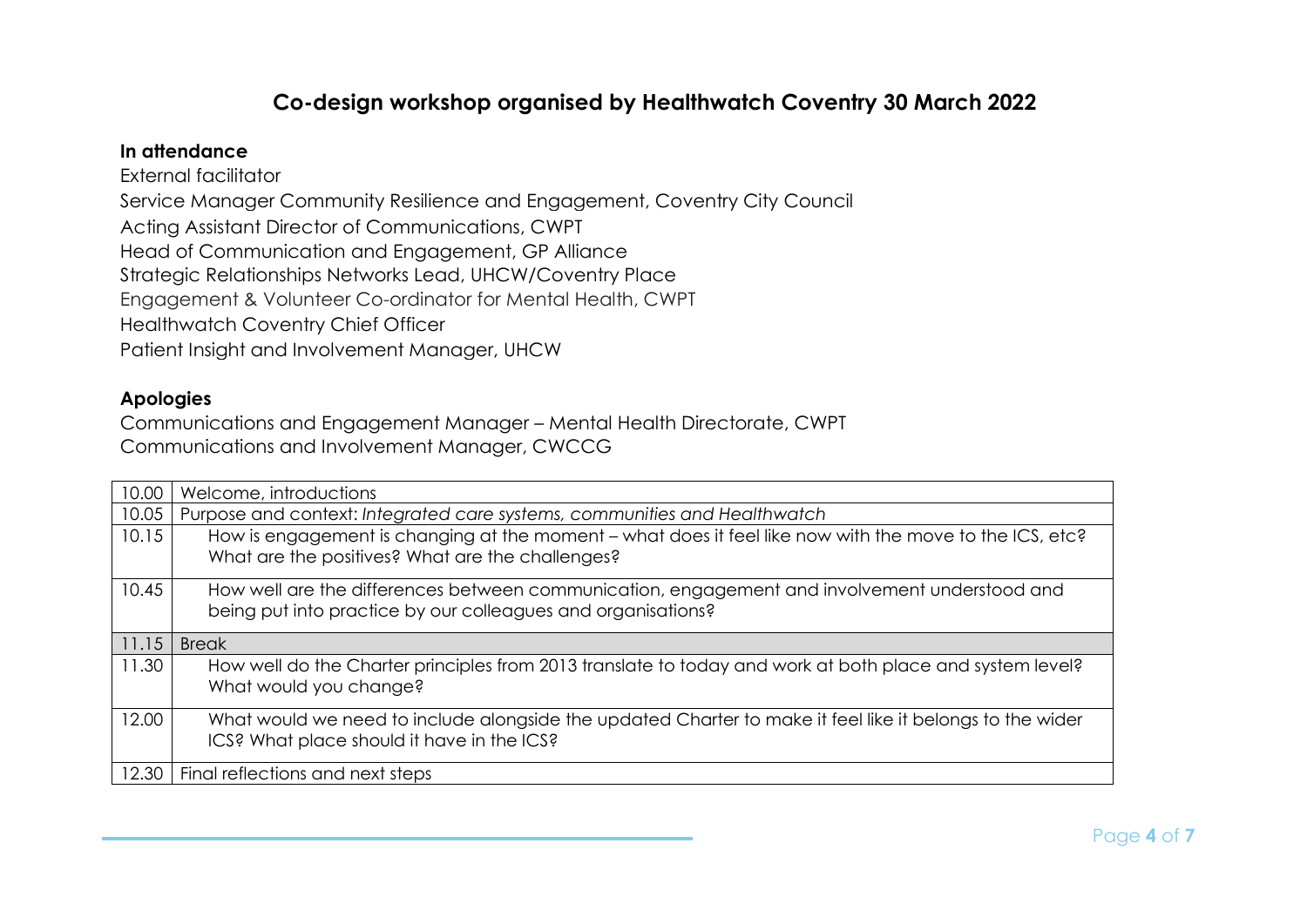### **Summary of discussion**

| How is engagement is<br>changing at the moment | The fresh focus on engagement in the ICB and at Place is welcome                                                                                                                                                                                                                                                                          |
|------------------------------------------------|-------------------------------------------------------------------------------------------------------------------------------------------------------------------------------------------------------------------------------------------------------------------------------------------------------------------------------------------|
| - what does it feel like                       | A lot of fatigue within communities tired from running pandemic support and now being                                                                                                                                                                                                                                                     |
| now with the move to<br>the ICS?               | asked for opinions by too many people doing uncoordinated engagement activities<br>and a lack of pooled intelligence / corporate memory of what has been asked /<br>gathered before so we keep having the same conversations, and communities don't                                                                                       |
| What are the positives?                        | always get the feedback to say what has changed or happened as a result of their<br>engagement                                                                                                                                                                                                                                            |
| What are the                                   |                                                                                                                                                                                                                                                                                                                                           |
| challenges?                                    | It can be challenging getting a coordinated approach within a single NHS organization,<br>let alone between organisations, particularly when we can't get the decision-makers all<br>in the same room                                                                                                                                     |
|                                                | Don't really have a clear idea on how to work with the voluntary sector in a meaningful<br>$\bullet$<br>way – feels like we take a lot but don't give much back, not even a budget for room<br>hire and refreshments sometimes, and we tend to see the same pool of people who<br>don't fully reflect the demographics of our communities |
| How well are the                               | The differences are understood but not always well applied, including at the top, with a                                                                                                                                                                                                                                                  |
| differences between                            | tendency to want to inform and a lack of "You said, we did" and we don't always put                                                                                                                                                                                                                                                       |
| communication,                                 | our listening into action.                                                                                                                                                                                                                                                                                                                |
| engagement and                                 |                                                                                                                                                                                                                                                                                                                                           |
| involvement understood                         | Resources are fight, roles are often covering both communications and engagement,                                                                                                                                                                                                                                                         |
| and being put into                             | and a lot of duplication and operating within silos within and between organisations, so                                                                                                                                                                                                                                                  |
| practice by our<br>colleagues and              | the insights don't then always filter to the right people to do something with that<br>information.                                                                                                                                                                                                                                       |
| organisations?                                 |                                                                                                                                                                                                                                                                                                                                           |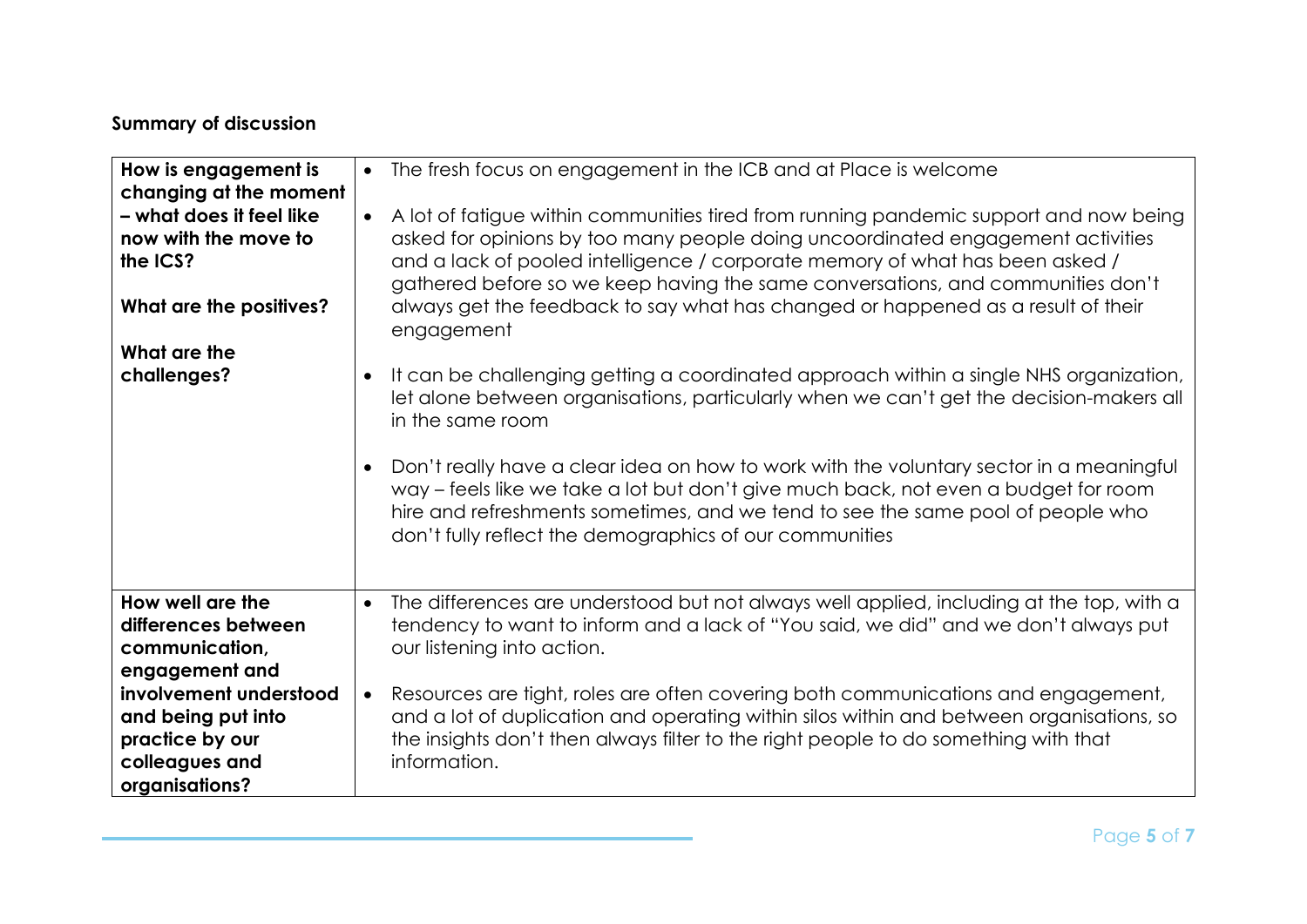| <b>How well do the Charter</b><br>principles from 2013<br>translate to today and<br>work at both place and<br>system level? What<br>would you change?                        | The principles are sound, still pretty much fit and the basics are all there, just a few<br>tweaks where there is some crossover.<br>• But how do we know what good looks like, and how do we hold ourselves internally and<br>evidence that we are meeting these standards, with some governance to ensure<br>accountability so we're not just patting ourselves on the back?<br>Ownership belongs with the wider ICS / ICB and Place could be a key area for holding<br>that accountability.                                                                                                            |
|------------------------------------------------------------------------------------------------------------------------------------------------------------------------------|-----------------------------------------------------------------------------------------------------------------------------------------------------------------------------------------------------------------------------------------------------------------------------------------------------------------------------------------------------------------------------------------------------------------------------------------------------------------------------------------------------------------------------------------------------------------------------------------------------------|
| What would we need to<br>include alongside the<br>updated Charter to<br>make it feel like it<br>belongs to the wider<br><b>ICS? What place should</b><br>it have in the ICS? | Making public more aware of the Charter, and also some quick wins that keeps it in<br>focus and in the forefront of people's minds by showing what good engagement has<br>achieved each year with real examples of it in practice<br>• Some national resources have being created – would be good for individuals to lead<br>on looking at different ones rather than everyone having to look at all of them<br>Would be good to think about that intelligence repository for Coventry to lighten the<br>burden and fatigue for communities when we keep going back and asking for similar<br>information |
| Different name than<br>'Charter'?                                                                                                                                            | Lots of suggestions but not really a consensus - Framework? Engagement Promise/<br>Commitment? Principles for good engagement? Approach to engagement? Engagement<br>Manifesto or Engagement Constitution? Agreement? Engagement Framework?                                                                                                                                                                                                                                                                                                                                                               |